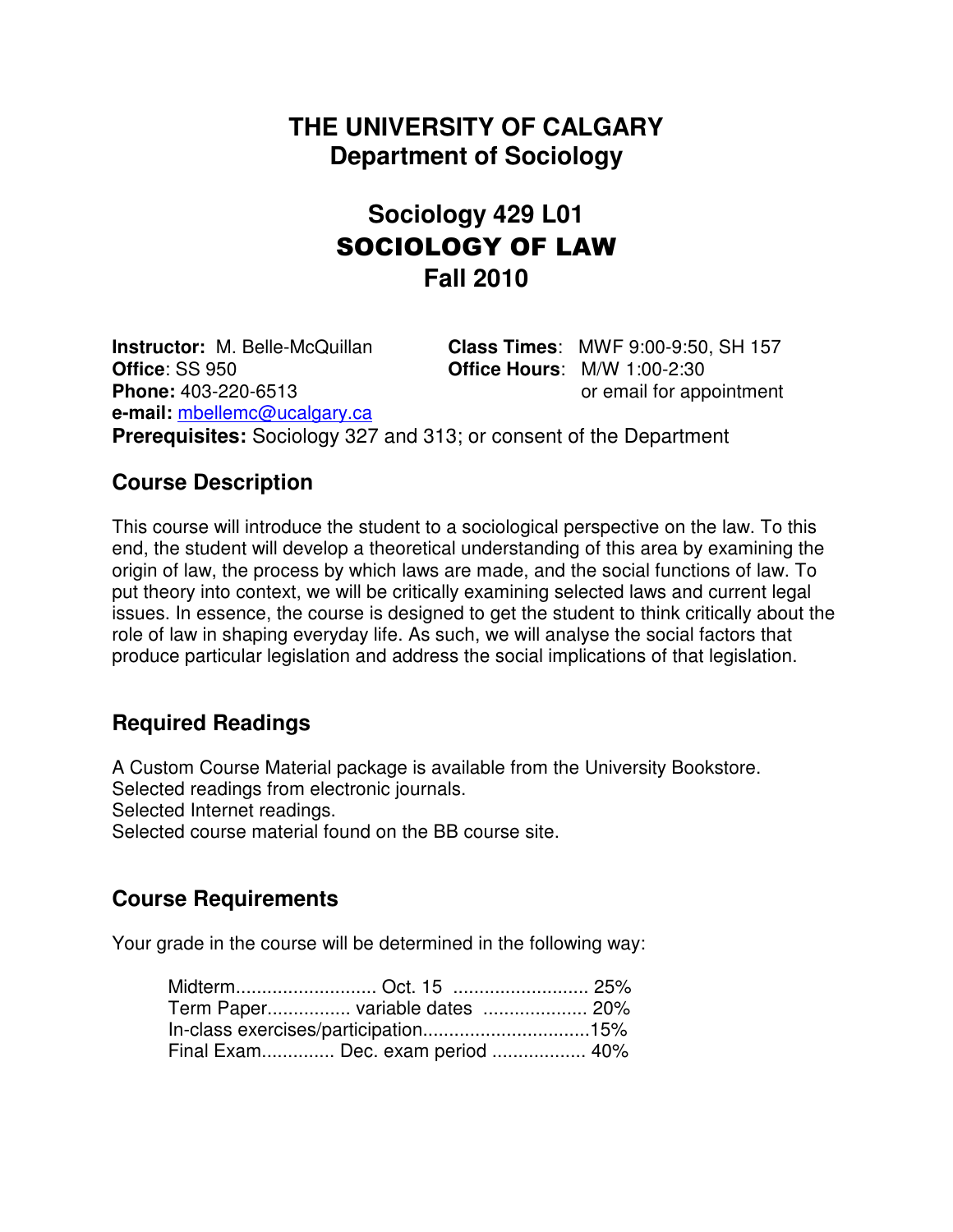# **Please read carefully**

Both the mid-term and the final exam will consist of multiple choice and short answer format questions. Students are therefore responsible for all components of the course (including lectures, guest speaker presentations, class exercises, assigned readings, videos, etc.). The course is set up to facilitate discussion on a number of topics and active participation is encouraged. Students are therefore expected to come to class having read the assigned readings. If, for whatever reason, you are unable to attend class, please consult with your colleagues in order to "catch up" on the material you have missed, as you will remain responsible for the material which was covered in class. There will be no provisions for make-up exams or other work for the purpose of improving grades. Be sure that you note the date of the mid-term and the final exam (during the Dec. exam period, Dec.13th-22nd) **before** you make any travel plans. Please be sure to read the administrative notices which follow for information regarding a missed exam and other issues of importance.

## **In-class exercises/participation**

There will be a number of in-class exercises related to the major topics throughout the term. In addition, a Blackboard (BB)-based group exercise will take place in November.

## **Term Paper**

Each of you is responsible for writing an essay which focusses on a major theme developed throughout the course. These papers are due on different dates throughout the term dependent upon the topic. The suggested topics for the term paper, along with additional guidelines, the specific due dates, information about the late penalty, etc will be distributed in the second week of class.

## **Administrative Information:**

#### **Emergency evacuations:**

In the case of fire or other emergency evacuation of this classroom/lab, please proceed to the assembly point by the Education Block Food Court, with an alternate meeting point being the Social Sciences Food Court

#### **Deferrals**:

If at all possible you must provide advance notice to the instructor if you are unable to take a test or pass in an assignment or essay on time. All requests for deferral of a course component due to health reasons must be accompanied by written documentation as outlined in the University Calendar and should be obtained while the student has the physical or emotional problem rather than after recovery. Deferrals will be allowed in the following circumstances: illness, domestic affliction or religious conviction. Travel arrangements and misreading of the syllabus are not valid reasons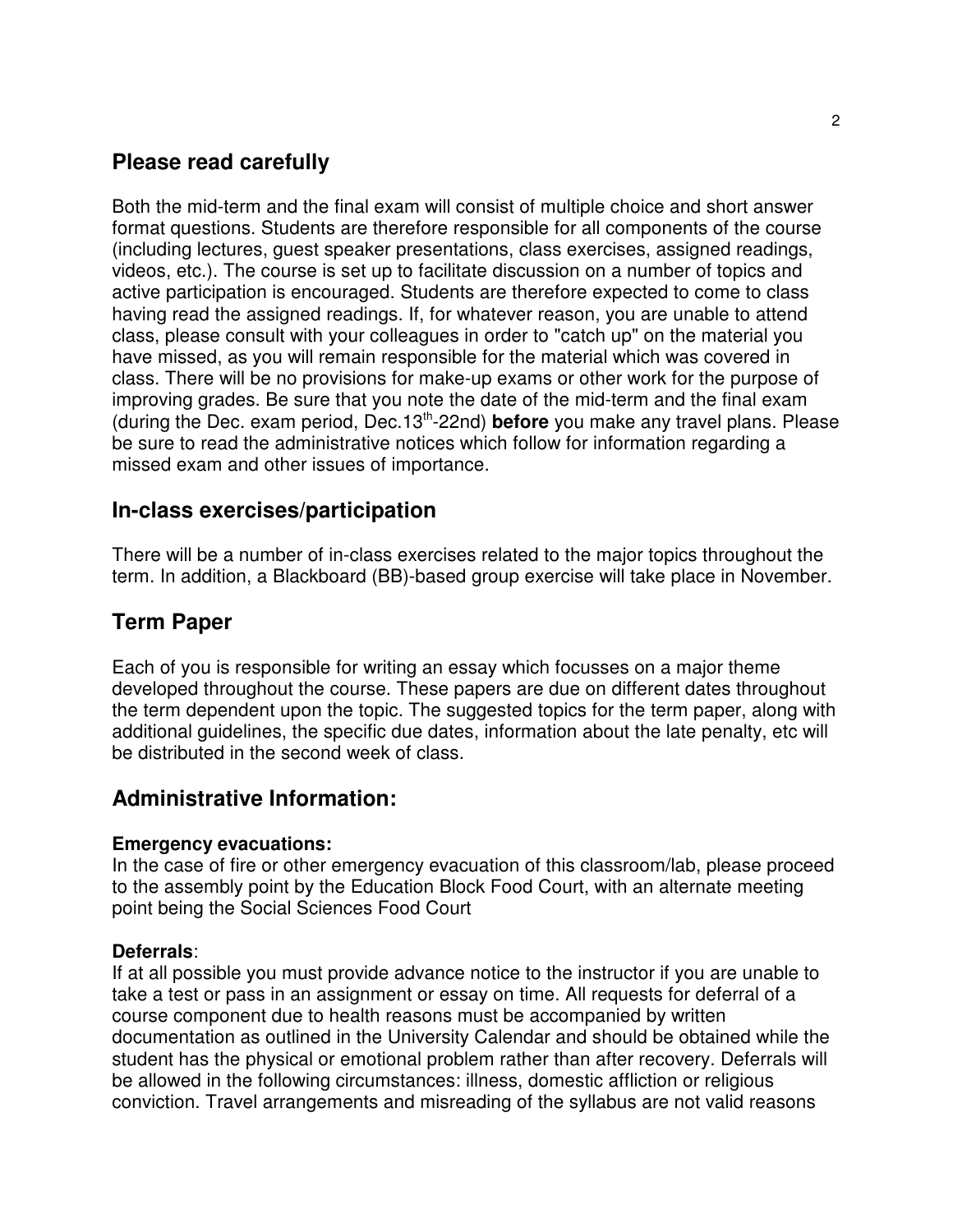for requesting a deferral. Deferrals will not be granted if it is determined that just cause is not shown by the student.

If you have missed a test for a legitimate reason, the instructor can require you to write a "make up" test as close in time to the original test as possible or can choose to transfer the percentage weight to another course component. If the instructor schedules a "make up" test for you, its date and location will be at the convenience of the Sociology Department. Please note that requests to defer a final examination or to defer term work past the end of a term go through the Undergraduate Programs Office (UPO) and must be processed by the deadlines that are established in the U. of C. Calendar. You can find the forms you need online at:

#### **Deferred Final Exam Application**:

http://www.ucalgary.ca/registrar/files/registrar/APP%20FOR%20DF%20EXAM\_0.pdf

#### **Deferred Term Work Form**:

http://www.ucalgary.ca/registrar/files/registrar/defTW.pdf

You must submit these deferral forms to the Faculty of Arts Associate Dean (Students) through the UPO office: Undergraduate Programs Office, 4th Floor, MacEwan Student Centre. Only the Associate Dean approves requests for deferrals which extend beyond the end of a term. Instructors are not involved in such decisions. To make an appointment with the Associate Dean, phone (403) 220-8155.

**Ethics Research**: Students are advised that any research with human subjects- including any interviewing (even with friends and family), opinion polling, or unobtrusive observation--must have the approval of the Departmental Ethics Committee. In completing course requirements, students must not undertake any human subjects research without discussing their plans with the instructor, to determine if ethics approval is required.

**Academic Misconduct**: Plagiarism, cheating and other academic misconduct are regarded as serious academic offenses. Students are advised to consult the University Calendar, which presents a Statement of Intellectual Honesty and definitions and penalties associated with cheating, plagiarism, and other academic misconduct. . http://www.ucalgary.ca/pubs/calendar/current/k.html

**The Freedom of Information and Protection of Privacy (FOIP)** legislation disallows the practice of having students retrieve assignments from a public place, e.g., outside an instructor's office or the Department main office. Term assignments must be returned to students individually, during class, or during the instructor's office hours; if a student is unable to pick up her/his assignment s/he may provide the instructor with a stamped, self-addressed envelope to be used for the return of the assignment.

**Safewalk:** The University of Calgary provides a "safe walk" service to any location on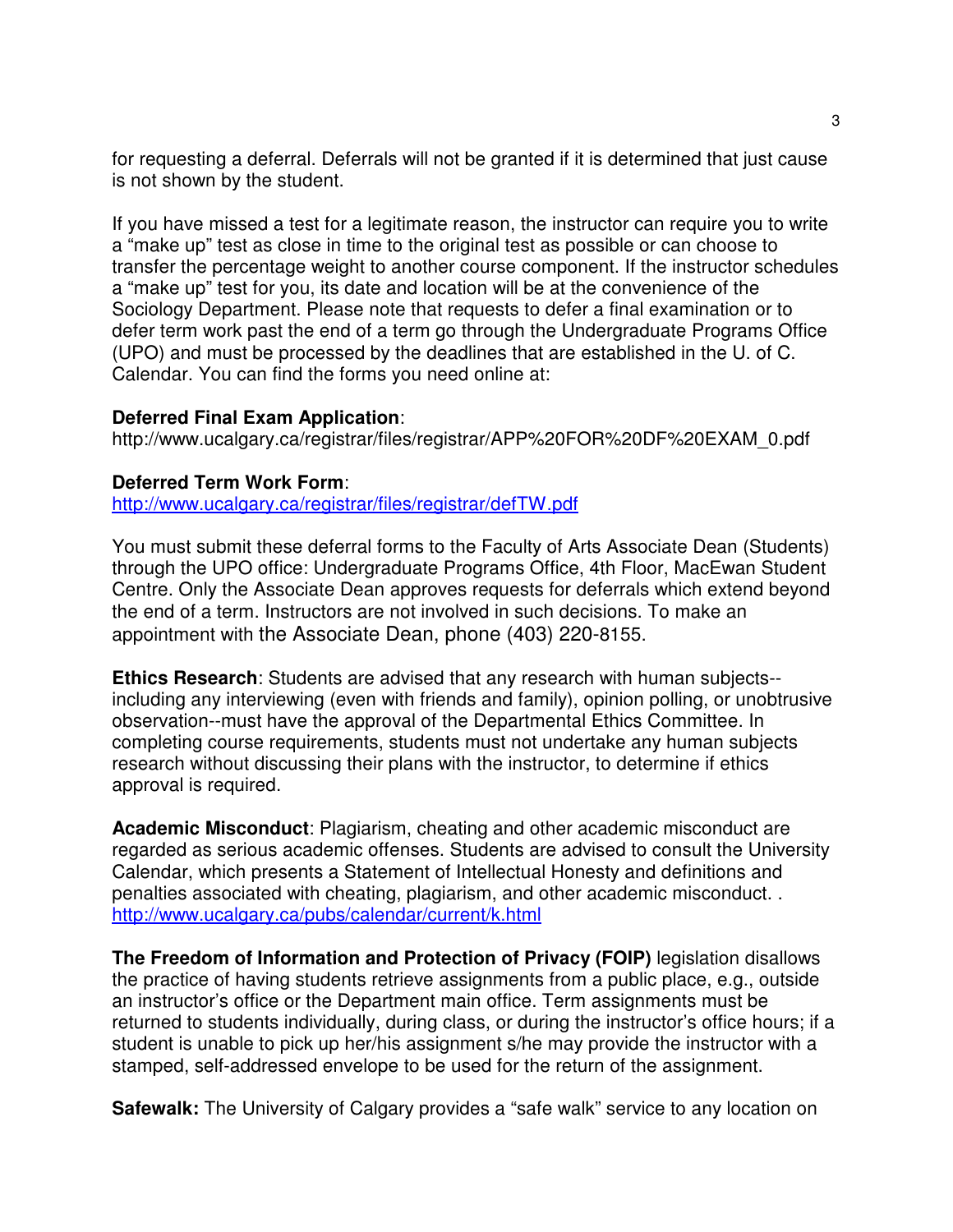Campus, including the LRT, parking lots, bus zones, and campus housing. For Campus Security/Safewalk call 220-5333. Campus Security can also be contacted from any of the "Help" phones located around Campus.

### **Office of the Student Ombuds:**

http://www.su.ucalgary.ca/services/student-services/student-rights.html

**Academic Accommodation:** Students with a disability, who require academic accommodation, need to register with the Disability Resource Centre (MC 295, telephone 220-8237). Academic accommodation letters need to be provided to course instructors no later than fourteen (14) days after the first day of class. It is a student's responsibility to register with the Disability Resource Centre and to request academic accommodation, if required.

### **Letter Grade Assignment**:

A letter-grade will be assigned to each student at the end of the semester and submitted to the registrar. Your letter-grade will be assigned according to the following scale:

| $A + 95 - 100$ | $B+80-84$ | $C+67-69$     | D+ 54-58     |
|----------------|-----------|---------------|--------------|
| A 90-94        | B 75-79   | $C$ 63-66     | D 50-53      |
| A-85-89        | B-70-74   | $C - 59 - 62$ | F 49 or less |

**Note**: The grades for a course component may be scaled to maintain equity among sections and to conform to departmental norms.

### **Handing in Papers Outside of Class, Return of Final Papers, and Release of Final Grades:**

- 1. When students are unable to submit papers at class, they should make arrangements to hand in their papers directly to the instructor or teaching assistant rather than at the Sociology Department main office.
- 2. Final papers will not be returned through the Sociology Department main office. The Freedom of Information and Protection of Privacy (FOIP) legislation disallows the practice of having students retrieve assignments from a public place, (i.e., outside an instructor's office, the department office, etc.). Students who want their final papers returned by mail must attach a stamped, selfaddressed envelope with the paper. Otherwise final papers will only be available for pick-up during the instructor's office hours at the end of this term or the beginning of the next term.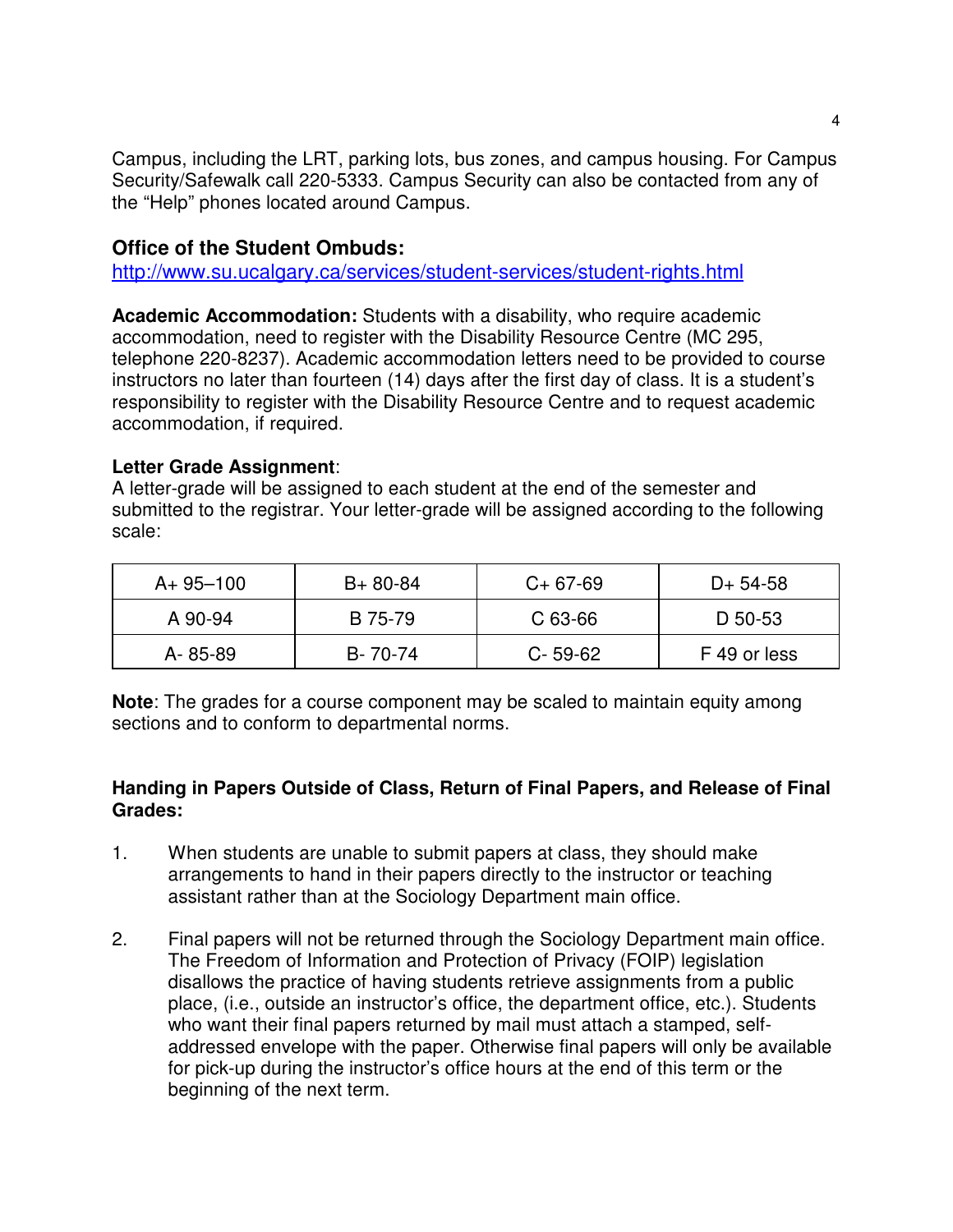3. Final grades are not posted by the Sociology department. They are only available online.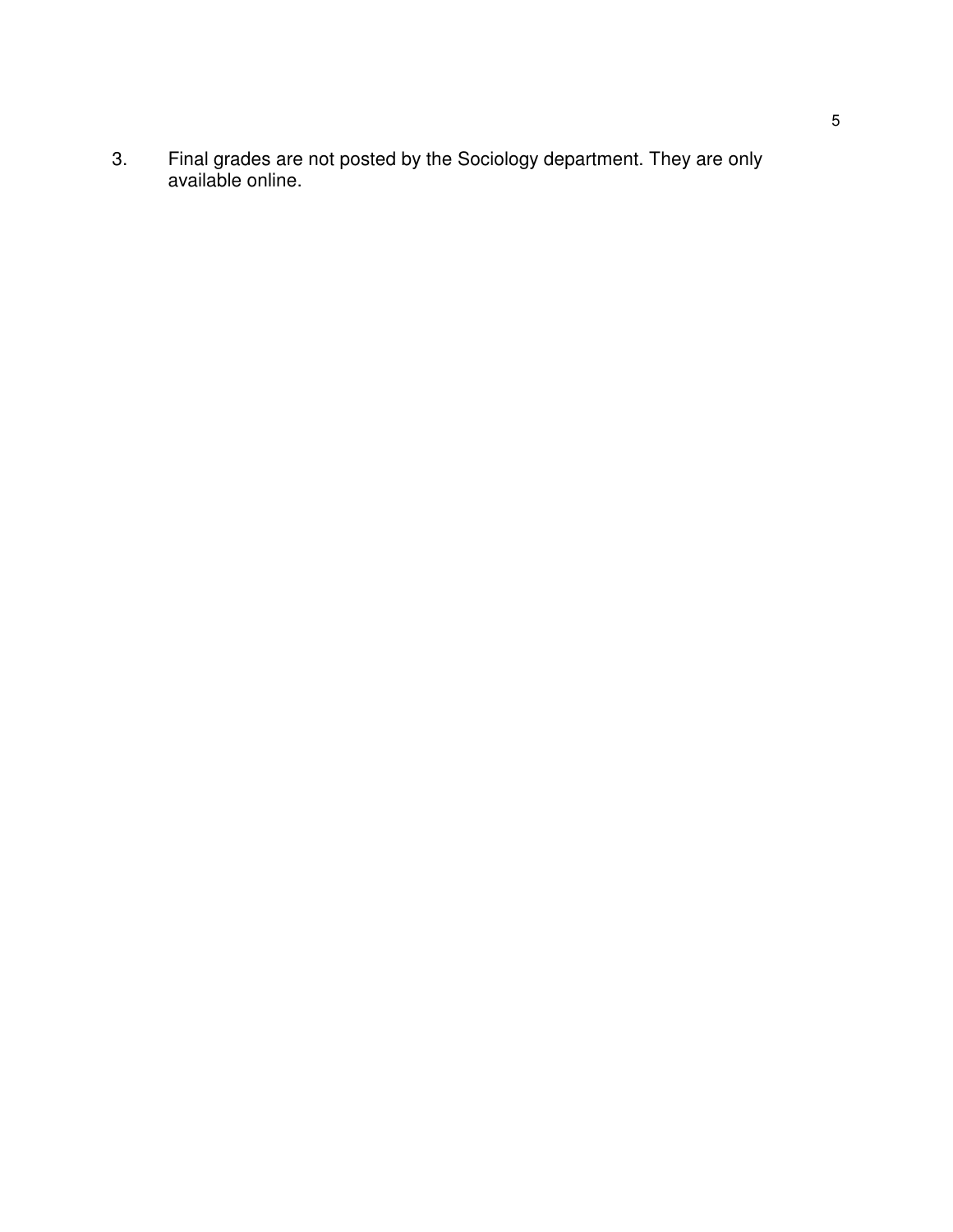### **Major Topics**

**Note:** while it may appear to be an overwhelming amount of reading that is required for some topic areas, you will actually find that some of these readings are only a few pages in length -- in some cases, a one-column newspaper story. A detailed reading list, which identifies the source of all material listed below and denotes where the material can be located, is available on the course BB site.

| <b>Date</b> | <b>Major topics</b>                                                                                                                                                                                                                                                                                                                                                         |
|-------------|-----------------------------------------------------------------------------------------------------------------------------------------------------------------------------------------------------------------------------------------------------------------------------------------------------------------------------------------------------------------------------|
|             | <b>Introduction: Social Context of Law</b>                                                                                                                                                                                                                                                                                                                                  |
| Sept. 13-27 | Roberts, David. "The law is an ass"<br>Fradsham, Judge Allan A. "View from the bench"<br>Freeman, Michael. "Law and Sociology"<br>Des Rosiers, Nathalie. "Is it possible to tame ?"<br>Bogart, W. A. "Chapter 1 So Decried, So Demanded"<br>Bowal, Peter. "Ten Differences"<br>Milovanovic, Dragan. "Introduction"<br>Boyd, Marion. "Section 1: Introduction and Structure" |
| Sept. 29    | <b>Law Library Instruction</b><br>Room IC-A (2 <sup>nd</sup> floor MacKimmie Library Block)                                                                                                                                                                                                                                                                                 |
| Oct. 1-6    | <b>Evolution of Legal Theory</b>                                                                                                                                                                                                                                                                                                                                            |
|             | Boyd, Neil. "Individual Perspectives on the Law"                                                                                                                                                                                                                                                                                                                            |
| Oct. 8-13   | Law-making (Part one)                                                                                                                                                                                                                                                                                                                                                       |
|             | Vago, Steven and Adie Nelson. "Lawmaking"<br>Hellsten, S. K. "Rationalising Circumcision: "                                                                                                                                                                                                                                                                                 |
| Oct. 15     | <b>MIDTERM EXAM</b>                                                                                                                                                                                                                                                                                                                                                         |